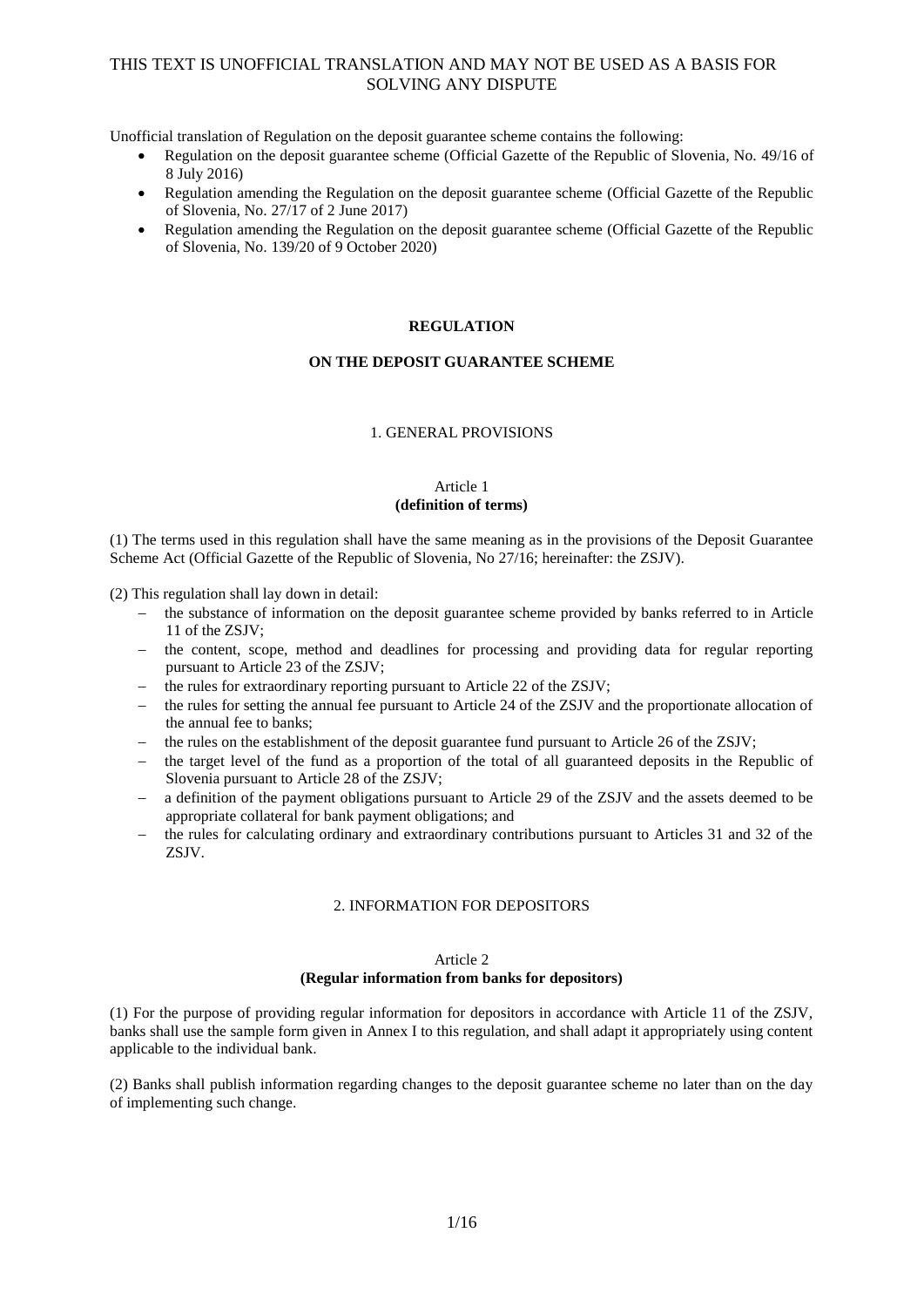#### Article 3

### **(Information for depositors at Member State bank branches and EU branches)**

For Member State bank branches and EU branches the method of providing information as set out in Article 0 of this regulation shall apply.

#### 3. FUNCTIONING OF THE DEPOSIT GUARANTEE SCHEME

#### Article 4 **(Readiness of potential repayment banks)**

(1) The Bank of Slovenia shall verify fulfilment of the criteria laid down in Article 41(2) of the ZSJV at least every two years.

(2) Potential repayment banks and the Bank of Slovenia shall conclude contracts to regulate in detail the substance of the obligations of potential repayment banks during the time of readiness or in the procedure of paying out guaranteed deposits in accordance with the ZSJV, including a definition of the items of actual costs granted to the potential repayment bank in connection with setting up and maintaining readiness pursuant to Article 41 of the ZSJV.

#### Article 5 **(Establishing a deposit guarantee fund)**

(1) The Bank of Slovenia shall establish a deposit guarantee fund (hereinafter: the fund) as a separate record of fund assets, which in accordance with the ZSJV shall be deemed to be fund assets, and the obligations related to the management of such assets and the repayment of coverage. The record shall ensure the separation of fund assets and liabilities and the effects and costs of managing fund assets from Bank of Slovenia assets and from other assets that the Bank of Slovenia manages for other parties.

(2) The target level of the fund shall amount to 0.8 percent of the sum of all guaranteed deposits in the Republic of Slovenia as at 31 December of the previous year.

#### Article 6 **(Contributions of banks to the fund)**

The methodology for calculating regular and extraordinary contributions from banks to the fund is given in Annex III to this regulation.

#### Article 7 **(Payment commitments)**

(1) If in an individual year, taking account of Article 29(2) of the ZSJV, the Bank of Slovenia decides to ensure fulfilment of the target level of the fund in the form of payment commitments, banks may fulfil their liability to pay a regular contribution based on a decision on the payment of contributions to the fund by setting up a payment commitments to the fund. Irrespective of the decision of the Bank of Slovenia regarding the possibility of fulfilling the target level through payment commitments, banks may provide their regular annual contribution through the payment of cash into the fund.

(2) In deciding on the use of payment commitments, the Bank of Slovenia shall abide by the European Banking Authority Guidelines on payment commitments under Directive 2014/49/EU on deposit guarantee schemes (EBA/GL/2015/09, of 11 September 2015) regarding the conditions that must be included in agreements on bank payment commitments in relation to the deposit guarantee scheme and the criteria for eligibility and management of collateral.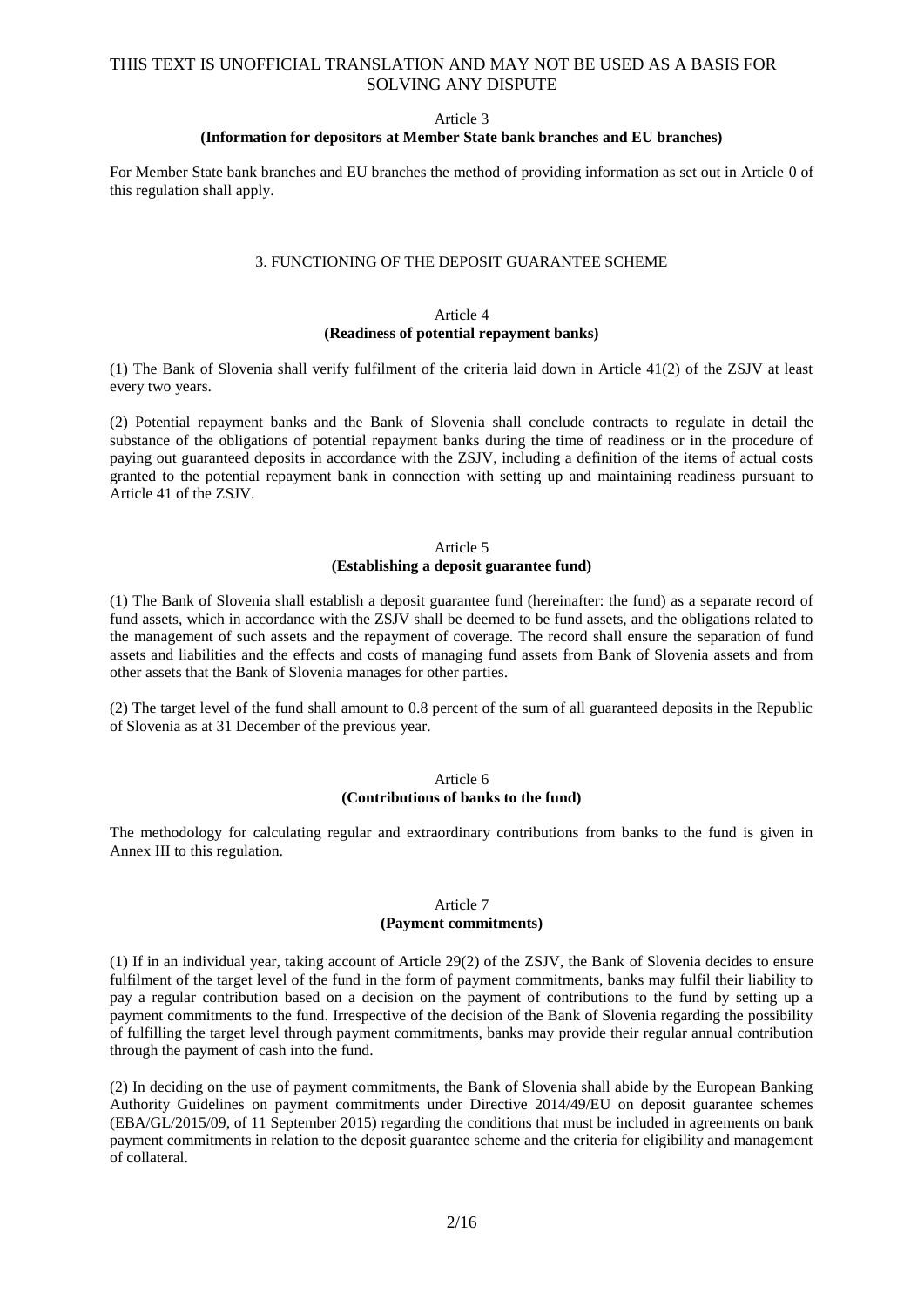(3) The financial instruments used by banks as collateral for payment commitments may not include securities issued by the banks themselves, or for which they provide guarantees, or which have been issued by a company with which a bank has close links, as defined in the valid General terms and conditions on the implementation of the monetary policy framework, published on the Bank of Slovenia website

(4) Investments in securities intended as collateral for payment commitments may not be included by banks among appropriate financial assets in calculating the liquidity position or liquidity ratios, or be provided as collateral for other obligations.

(5) The Governing Board of the Bank of Slovenia shall decide on the scope for fulfilling payment commitments in an individual year and shall notify all banks of its decision. The Bank of Slovenia shall define the conditions and extent of meeting the target level through payment commitments as referred to in the first paragraph of this article for individual banks in a decision on payment of the annual contribution into the fund.

#### Article 8

### **(Annual fee for management of the deposit guarantee scheme)**

(1) The annual fee paid by the individual liable party is the same as the sum of the actual costs of the Bank of Slovenia associated with managing the scheme and the actual costs of potential repayment banks referred to in Article 41(4) of the ZSJV in an individual year, divided up by the number of all liable parties.

(2) The Bank of Slovenia shall notify banks of the level of actual Bank of Slovenia costs associated with managing the scheme and of the level of actual costs of potential repayment banks referred to in the preceding paragraph, which shall be used in calculating the annual fee.

(3) The cut-off date for calculating the annual fee shall be 31 December of the previous year. Those liable to pay the annual fee for management of the deposit guarantee scheme are entities that are members of the deposit guarantee scheme on the cut-off date for calculating the fee.

## 4. REPORTING

## Article 9

### **(Regular reporting by banks for the deposit guarantee scheme)**

(1) Each quarter, banks shall report to the Bank of Slovenia data on guaranteed deposits as at the last day of each quarter.

(2) Banks shall submit reports referred to in the preceding paragraph in hard copy on the JAM form, which constitutes Annex II to this regulation. The Governor of the Bank of Slovenia may issue instructions regulating the method of electronic submission of the report.

(3) The deadline for the submission of the report referred to in the first paragraph of this article shall be the 15th working day of the month at the latest for the previous quarter.

#### Article 10 **(Extraordinary reporting for the deposit guarantee scheme)**

(1) At the request of the Bank of Slovenia for the purpose of paying out guaranteed deposits, for verifying the functioning of the deposit guarantee scheme or for imposing supervisory measures, banks must immediately submit all or individual data required by the Bank of Slovenia and set out in Annex IV to this regulation.

(2) Banks shall report the data referred to in the first paragraph as at the day determined in the request by the Bank of Slovenia.

(3) Banks shall submit the data referred to in the first paragraph of this article to the Bank of Slovenia in the form laid down in Annex IV to this regulation.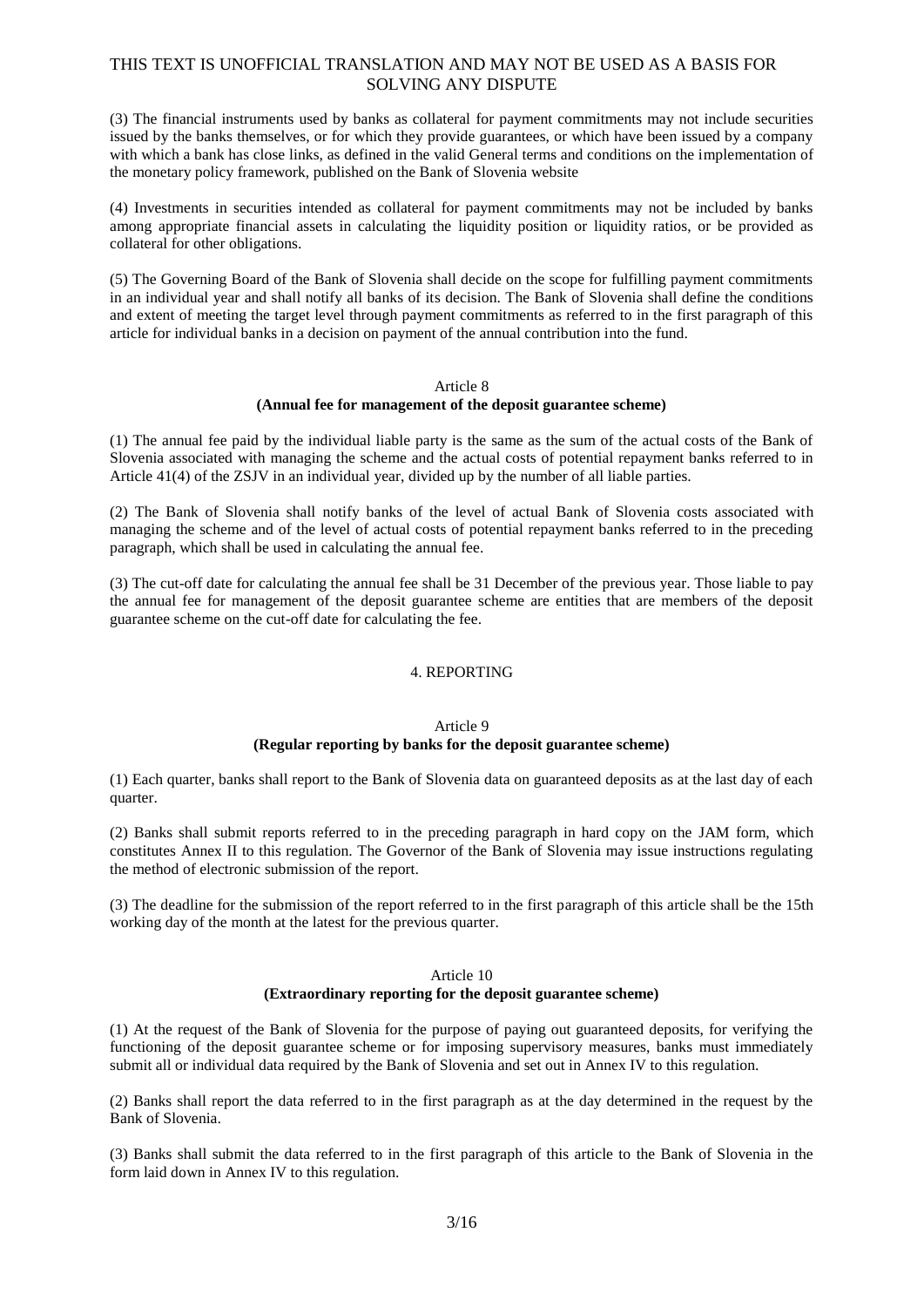(4) Banks shall submit data to the Bank of Slovenia via an appropriate data carrier. The banks and the Bank of Slovenia shall agree on the appropriate data carrier and the method of encryption.

(5) On the request of the Bank of Slovenia, banks shall also submit a JAM report as at the day determined in the request by the Bank of Slovenia. Banks shall complete the JAM report requested pursuant to this article using the serial number 6, under which they enter the number of records in both files and give the date of the exchange rate published by the Bank of Slovenia and used to convert currencies.

### Article 11 **(Reporting by EU branches)**

(1) Third-country banks and EU branches must immediately notify the Bank of Slovenia of any change to a third-country deposit guarantee scheme in which the EU branch is included.

(2) EU branches included in the deposit guarantee scheme in the Republic of Slovenia shall be governed *mutatis mutandis* by the provisions of this regulation, taking into account the scope in which such branches are included in this scheme.

**Regulation on the deposit guarantee scheme (Official Gazette of the Republic of Slovenia, No. 49/16) contains the following transitional and final provisions:**

### "5. TRANSITIONAL AND FINAL PROVISIONS

# Article 12

(Transitional provisions)

(1) Banks shall send the first report pursuant to Article 0 of this regulation by 15 January 2017, according to the situation as at 31 December 2016.

(2) Banks shall establish a system enabling them to send data pursuant to Article 10 of this regulation, by 31 December 2016.

(3) Banks shall harmonise the content of information they provide to depositors pursuant to Article 11 of the ZSJV with the requirements of this regulation and Annex I, no later than by 31 December 2016.

## Article 13

### (Entry into force)

This regulation shall enter into force on the day after its publication in the Official Gazette of the Republic of Slovenia."

**Regulation amending the Regulation on the deposit guarantee scheme (Official Gazette of the Republic of Slovenia, No. 27/17) contains the following final provision:**

### "Article 2

This regulation shall enter into force on the day after its publication in the Official Gazette of the Republic of Slovenia."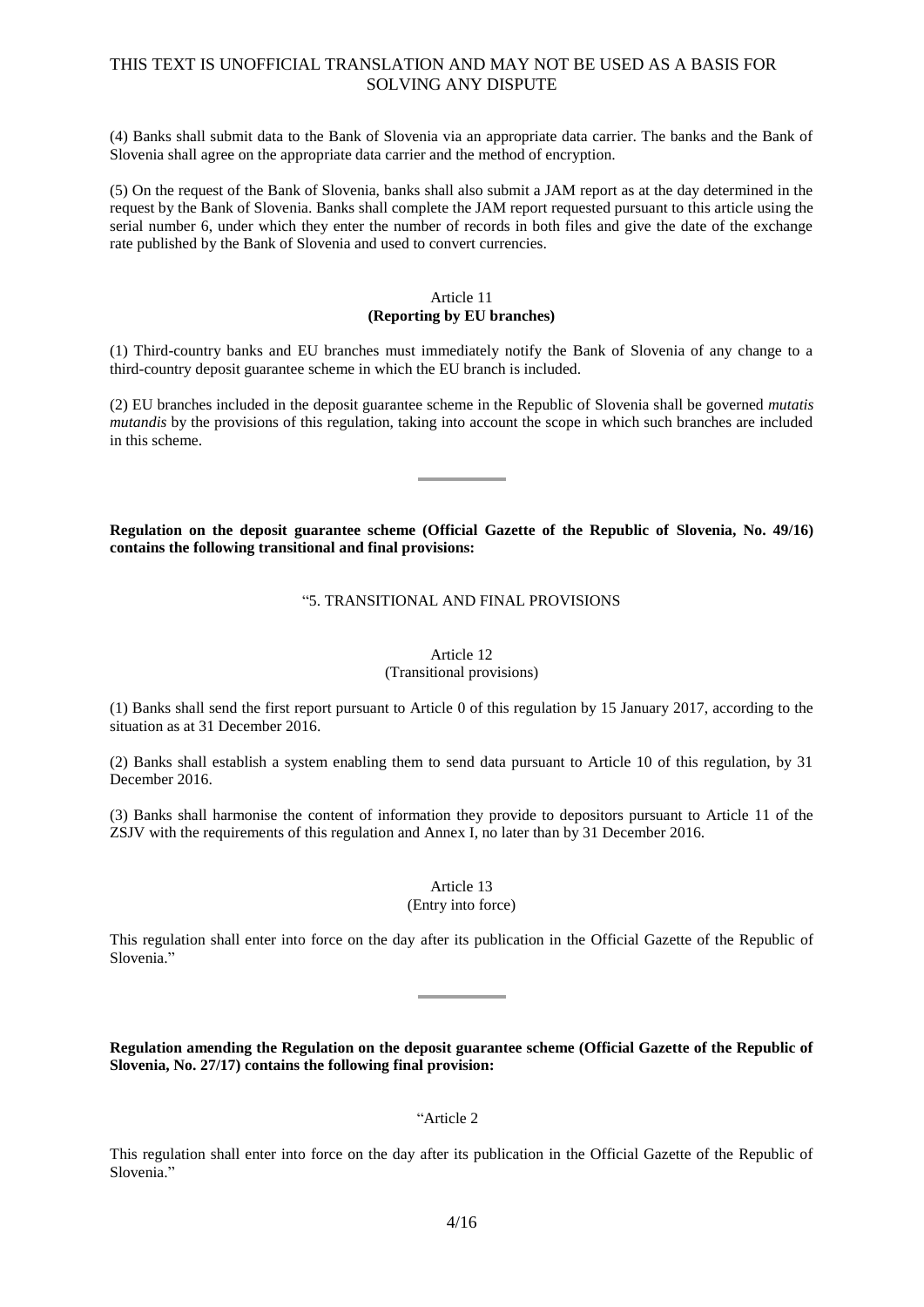Ē

**Regulation amending the Regulation on the deposit guarantee scheme (Official Gazette of the Republic of Slovenia, No. 139/20) contains the following final provision:**

"Article 2

This regulation shall enter into force on the day after its publication in the Official Gazette of the Republic of Slovenia."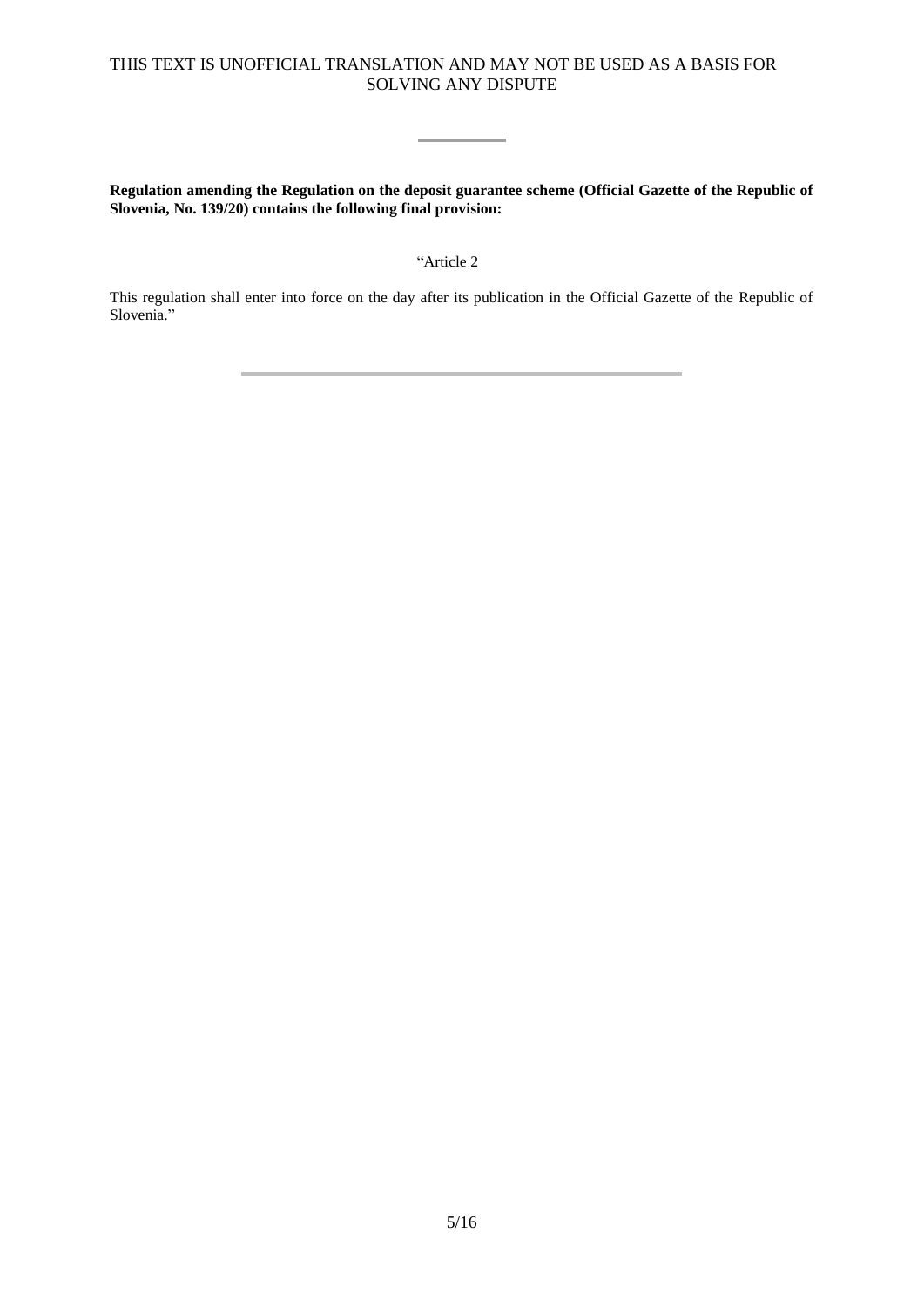### ANNEX I – SAMPLE INFORMATION FOR DEPOSITORS

Banks may formulate their own information for depositors, but they must include at least what is set out below. The sample information for depositors shall apply *mutatis mutandis*, depending on the scheme in which banks are included, to EU branches and Member State bank branches, which must adapt the wording appropriately to reflect the actual situation in the specific case for which it is being used.

|  |  | Basic information on protection of the deposit |  |  |  |  |  |
|--|--|------------------------------------------------|--|--|--|--|--|
|--|--|------------------------------------------------|--|--|--|--|--|

| Deposits at the bank are protected<br>by:<br>Upper limit of protection: | The Deposit Guarantee Scheme, established in accordance with the Deposit<br>Guarantee Scheme Act (Official Gazette of the Republic of Slovenia, No<br>27/2016)<br>EUR 100 000 EUR per depositor per bank |  |  |  |
|-------------------------------------------------------------------------|----------------------------------------------------------------------------------------------------------------------------------------------------------------------------------------------------------|--|--|--|
| For those with multiple deposits<br>at the same bank:                   | All your deposits at the same bank are "added up", with the upper limit of<br>EUR 100 000 applying to the total amount                                                                                   |  |  |  |
| For those with a joint account<br>with another person or persons:       | The upper limit of EUR 100 000 applies to each depositor individually                                                                                                                                    |  |  |  |
| Repayment period in the event of<br>bank failure:                       | Seven working days                                                                                                                                                                                       |  |  |  |
| Repayment currency:                                                     | <b>EUR</b>                                                                                                                                                                                               |  |  |  |
| Contact address:                                                        | Bank of Slovenia, Slovenska 35, SI-1505 Ljubljana,<br>tel. +386 1 47 19 000, email: resolution@bsi.si                                                                                                    |  |  |  |
| For more information:                                                   | www.bsi.si                                                                                                                                                                                               |  |  |  |
| Confirmation of depositor:                                              |                                                                                                                                                                                                          |  |  |  |
| Additional information (all or just some)                               |                                                                                                                                                                                                          |  |  |  |

If your bank became insolvent, your deposits would be returned up to the amount of EUR 100 000.

If the deposit is not available because the bank cannot fulfil its financial obligations, depositors will receive payment from the deposit guarantee scheme. This payment covers a maximum of EUR 100 000 EUR per depositor per bank. This means that to determine the level of coverage all deposits at the same bank are added up. If for instance a depositor has a savings account with EUR 90 000 and a current account with EUR 20 000, they will only receive repayment of EUR 100 000.

In the case of joint accounts, the upper limit of EUR 100 000 applies to each depositor individually. However, deposits in an account that can be held by two or more persons as members of a business partnership, association or similar group without legal personality, shall be combined and treated as the deposits of one single depositor in calculating the upper limit of EUR 100 000. In some cases (e.g. purchase or sale of residential property) deposits are guaranteed over the limit of EUR 100 000. For more information visit www.bsi.si.

Deposits up to EUR 100 000 will be paid out within seven working days. If they are not paid out within the stated deadline, contact the deposit guarantee scheme. The exceptions for certain deposits are given on the website of the competent deposit guarantee scheme. For more information visit www.bsi.si.

Deposits of all small depositors and companies are generally covered by the deposit guarantee schemes. The exceptions for certain deposits are given on the website of the competent deposit guarantee scheme. Your bank will also tell you upon request whether certain products are eligible or not. The bank will confirm eligible deposits on account statements.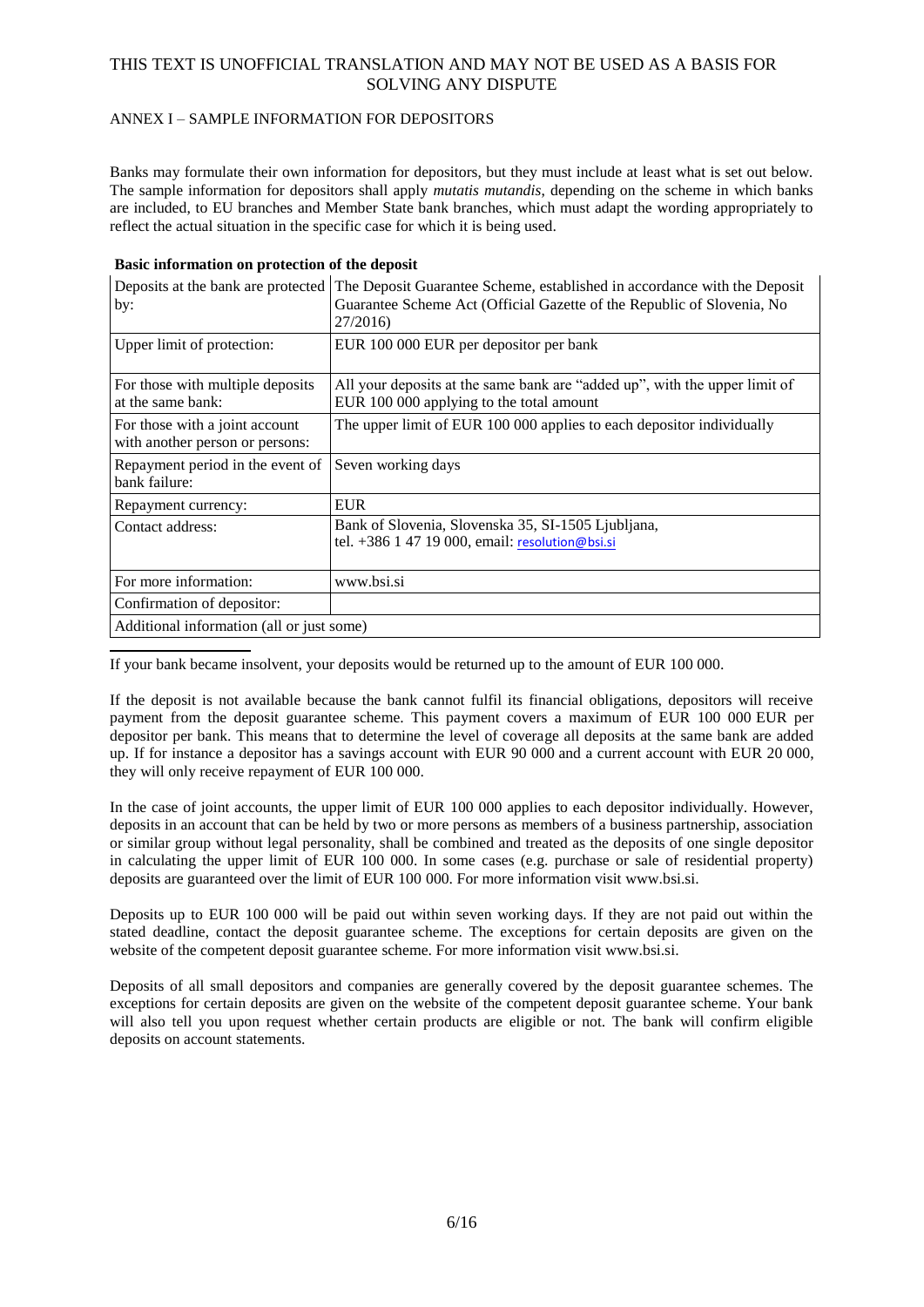#### ANNEX II – JAM FORM

\_\_\_\_\_\_\_\_\_\_\_\_\_\_\_\_\_\_\_\_\_\_ (bank, savings bank)

**JAM** form

#### **REPORT ON GUARANTEED DEPOSITS**

**as at \_\_\_\_\_\_\_\_\_\_\_\_**

|                                                                                                                                                     |                     |                          | EUR thousand |
|-----------------------------------------------------------------------------------------------------------------------------------------------------|---------------------|--------------------------|--------------|
| 1. DEPOSITS BY GUARANTEED DEPOSITORS                                                                                                                |                     |                          |              |
| 2. SURPLUS OF DEPOSITS BY GUARANTEED DEPOSITORS OVER EUR 100,000<br>- total surplus<br>- number of depositors                                       |                     |                          |              |
| 3. GUARANTEED DEPOSITS up to EUR 100,000 $(3 = 1 - 2)$<br>number of depositors<br><u> Communication</u>                                             |                     |                          |              |
| 4. SPECIFICATION OF DEPOSITS IN CUSTODIAL ACCOUNT:                                                                                                  | guaranteed deposits | other custodial accounts |              |
|                                                                                                                                                     | by account          | non-identified           | identified   |
|                                                                                                                                                     | $\mathbf{1}$        | 2                        | 3            |
| - amount                                                                                                                                            |                     |                          |              |
| - number                                                                                                                                            |                     |                          |              |
| 5. ADDITIONAL INFORMATION ON DEPOSITS AT BANK BRANCHES                                                                                              |                     |                          |              |
| a) data under numbers 1 to 3 include deposits at bank branches in                                                                                   |                     |                          |              |
|                                                                                                                                                     |                     |                          |              |
| for number of depositors:                                                                                                                           |                     |                          |              |
| Deposits at a branch are included in the supplementary guarantee in the host country<br>for number of depositors:                                   |                     |                          |              |
| b) data under numbers 1 to 3 ARE / ARE NOT (circle as appropriate) included deposits at the bank branch in<br>(third country) in a total amount of: |                     |                          |              |
| for number of depositors:                                                                                                                           |                     |                          |              |
|                                                                                                                                                     |                     |                          |              |
|                                                                                                                                                     |                     |                          |              |

Numbers 1 to 3 also include deposits:

- from column 3 under number 4 (if custodial account deposit beneficiaries are among depositors whose deposits are guaranteed),

- deposits in a fiduciary account (1 under number 4), and

- deposits by groups of depositors.

Banks must report data on the scope of guaranteed deposits as defined pursuant to the Deposit Guarantee Scheme Act (ZSJV). For the purposes of reporting, guaranteed deposits are deemed to be the sum of all deposits by an individual depositor at a bank, up to a total maximum amount of EUR 100,000, without taking into account possible temporary high balances, which in accordance with national legislation may also be temporarily covered by guarantee in an amount over EUR 100,000.

Report prepared by: Telephone: Date:

Stamp and signature of responsible person: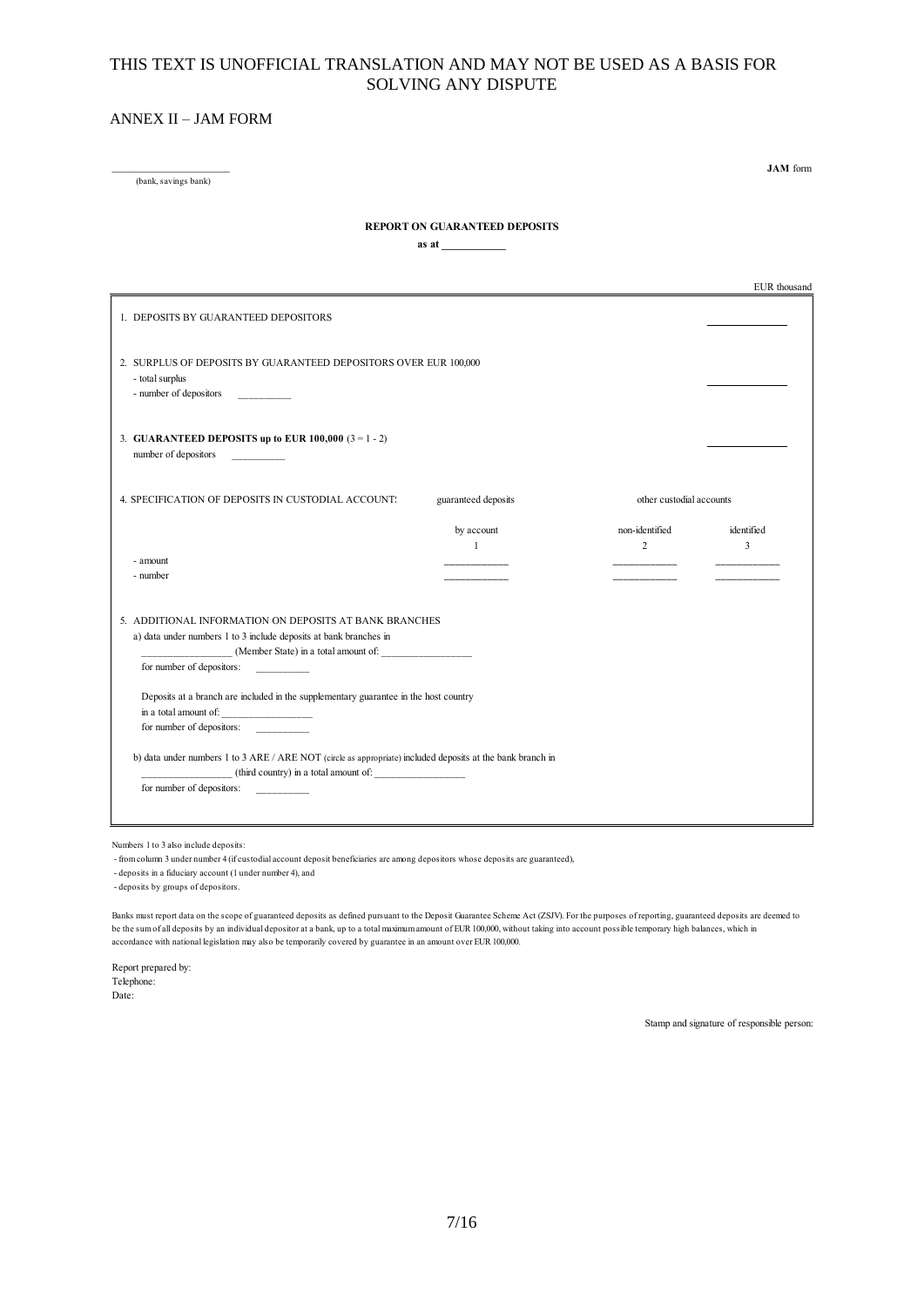### ANNEX III – METHODOLOGY FOR CALCULATING BANK CONTRIBUTIONS TO THE DEPOSIT GUARANTEE FUND

The methodology for calculating contributions to the deposit guarantee fund takes into account EBA guidelines (EBA/GL/2015/10 - Guidelines on methods for calculating contributions to deposit guarantee schemes) and defines the method of calculation, the basic indicators and associated weights.

1. The contribution of an individual bank is calculated using the following basic equation:

#### **basic equation:**

$$
C_i = CR * ARW_i * CD_i * \mu
$$

#### **ARW<sup>i</sup> calculation**

$$
ARW_i = 75\% + 75\% * ARS_i/100
$$

where:

and

$$
ARS_i = \sum_{j=1}^{n} IW_j * IRS_i
$$

$$
\sum_{j=1}^{n} IW_j = 100\%
$$

where:

 $C_i$  = expressed annual contribution of member institution "i"

 $CR =$  the level of contribution (equal for all member institutions in the relevant year) is a percentage share that a member institution would have to pay, with an overall asset risk weight (ARW) equal to 100% (i.e. on the assumption that there is no risk differentiation), to achieve the annual target level of contributions

| ARW <sub>i</sub> | $=$      | overall risk weight for member institution "i"                     |
|------------------|----------|--------------------------------------------------------------------|
| $CD_i$           | $=$      | guaranteed deposits of member institution "i"                      |
| $\mu$            | $=$      | adjustment ratio (equal for all institutions in the relevant year) |
| $ARS_i$          | $\equiv$ | overall risk result for an institution                             |
| IRS <sub>i</sub> | $=$      | individual risk indicator for an individual institution            |
| $IW_i$           | $=$      | weight of individual risk indicator                                |

2. Individual risk indicators for an individual institution are calculated using a sliding scale

for indicators where the higher value of the indicator means greater risk:

$$
IRS_j = \begin{cases} 100 & if A_j > a_j \\ 0 & if A_j < b_j \\ \frac{A_j - b_j}{a_j - b_j} x 100, if b_j \le A_j \le a_j \end{cases}
$$

or for indicators where the higher value of the indicator means lower risk:

$$
IRS_j = \begin{cases} 0 & if A_j > a_j \\ 100 & if A_j < b_j \\ \frac{a_j - A_j}{a_j - b_j} x \ 100, if b_j \le A_j \le a_j \end{cases}
$$

where:

| $A_i$          | $=$ | value of the indicator of an individual institution |
|----------------|-----|-----------------------------------------------------|
| a <sub>i</sub> | $=$ | upper limit of indicator                            |
| $b_i$          | $=$ | lower limit of indicator                            |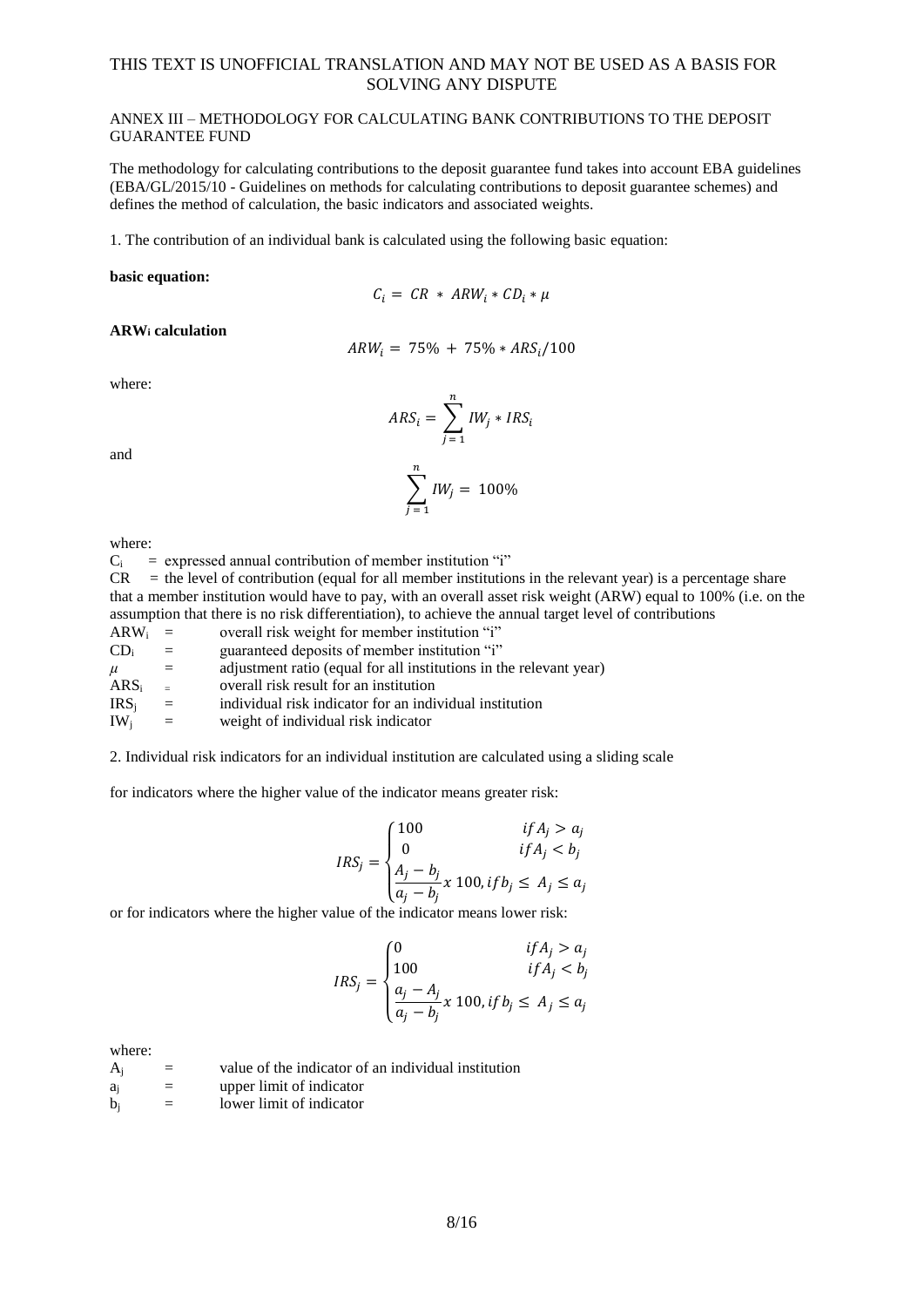The lower and upper limits of the indicator are determined, and the linear value between 0 and 100 is calculated.

The annual contribution of member institution  $C_i$  is rounded to the nearest whole euro.

## **Table 1: Risk indicators and risk weights**

| Risk indicator                            | Risk weights |
|-------------------------------------------|--------------|
| Leverage ratio                            | 12%          |
| CET1 ratio                                | 12%          |
| Liquidity coverage ratio (LR1)            | 24%          |
| Proportion of non-performing loans        | 18%          |
| Risk-weighted assets / total assets       | 8.5%         |
| Return on assets                          | 8.5%         |
| Unencumbered assets / guaranteed deposits | 17%          |
| Total                                     | 100%         |

In the case of a newly established bank, available data are taken into account for the average values. In the case of a merger of two or more banks, data for the bank that disclosed the highest total assets at the time of the merger are taken into account for indicators prior to the merger date.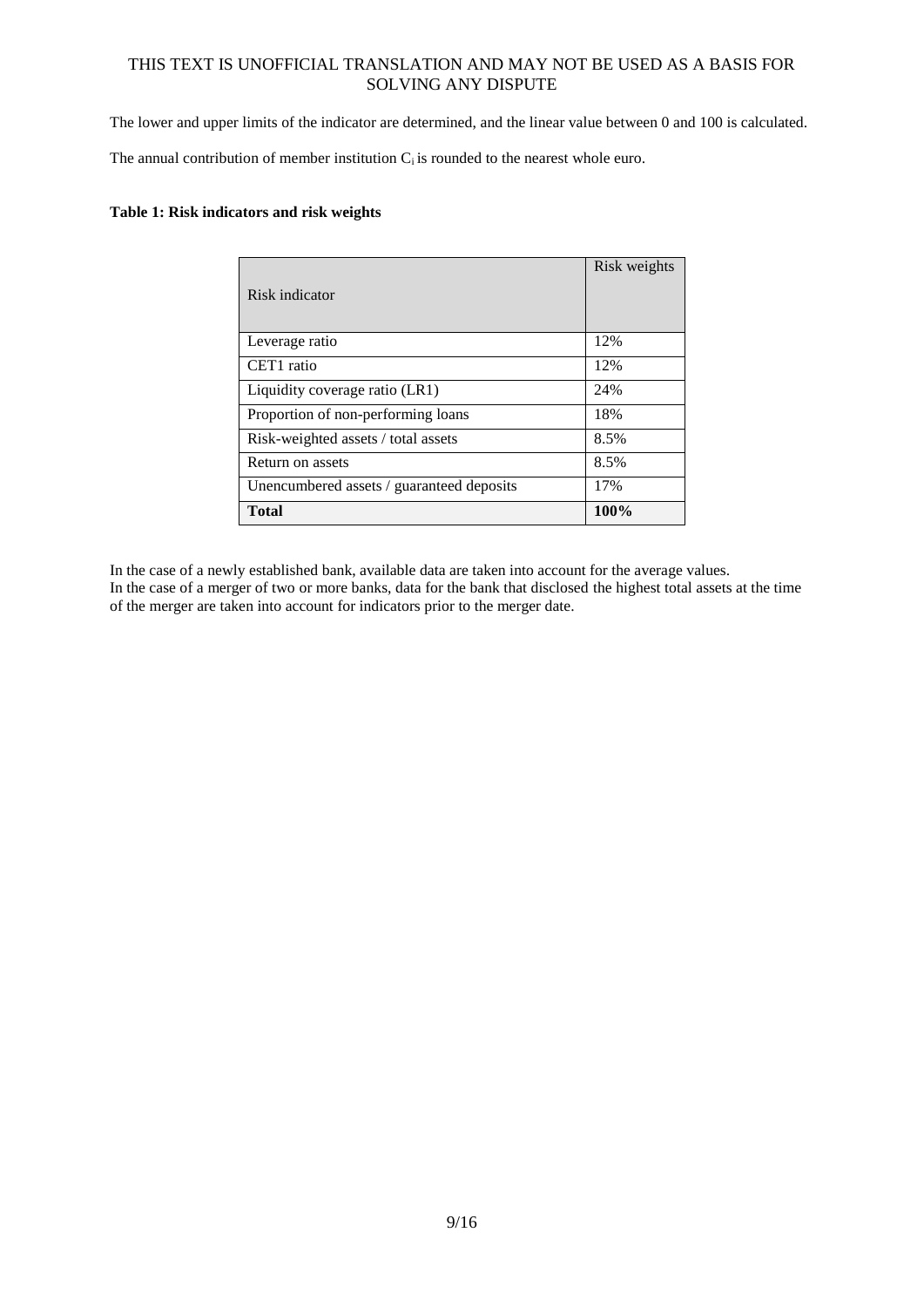## **Table 2: Description of risk indicators**

 $\overline{a}$ 

| <b>Risk indicator</b>                                   | <b>Description</b>                                                                                           | <b>Definition of indicator</b>                                                                                                 | <b>Lower limit</b><br>of indicator                | <b>Upper limit</b><br>of indicator                 | <b>Effect of</b><br>indicator on                         |
|---------------------------------------------------------|--------------------------------------------------------------------------------------------------------------|--------------------------------------------------------------------------------------------------------------------------------|---------------------------------------------------|----------------------------------------------------|----------------------------------------------------------|
|                                                         |                                                                                                              |                                                                                                                                |                                                   |                                                    | calculation                                              |
| Leverage ratio                                          | According to the situation as at<br>the final day of the previous<br>year, rounded to four decimal<br>places | Corep_Ind, C 47.00, r340, c010                                                                                                 | Lowest<br>observed<br>value on a<br>specific date | Highest<br>observed<br>value on a<br>specific date | A higher value of<br>the indicator<br>means lower risk   |
| CET1 ratio                                              | According to the situation as at<br>the final day of the previous<br>year, rounded to four decimal<br>places | Corep_Ind, C 03.00, r010, c010                                                                                                 | 4.5%                                              | 20%                                                | A higher value of<br>the indicator<br>means lower risk   |
| Liquidity coverage<br>ratio                             | Annual average of balances on<br>the last day of the month,<br>rounded to four decimal places                | Corep_LCR_DA_Ind, C 76.00, r030,<br>c <sub>010</sub>                                                                           | 100%                                              | 250%                                               | A higher value of<br>the indicator<br>means lower risk   |
| Proportion of non-<br>performing loans<br>$(net/net)^1$ | According to the situation as at<br>the final day of the previous<br>year, rounded to four decimal<br>places | Finrep_Ind_IFRS:<br>$(F 18.00.a, r070, c060 + F 18.00.b,$<br>r070, c150<br>$(F 18.00.a, r070, c010 + F 18.00.b,$<br>r070, c130 | 0%                                                | Highest<br>observed<br>value on a<br>specific date | A higher value of<br>the indicator<br>means greater risk |

<sup>&</sup>lt;sup>1</sup> Fields F 18.00.b, r070, c150 and F 18.00.b, r070, c130 are marked with a negative sign.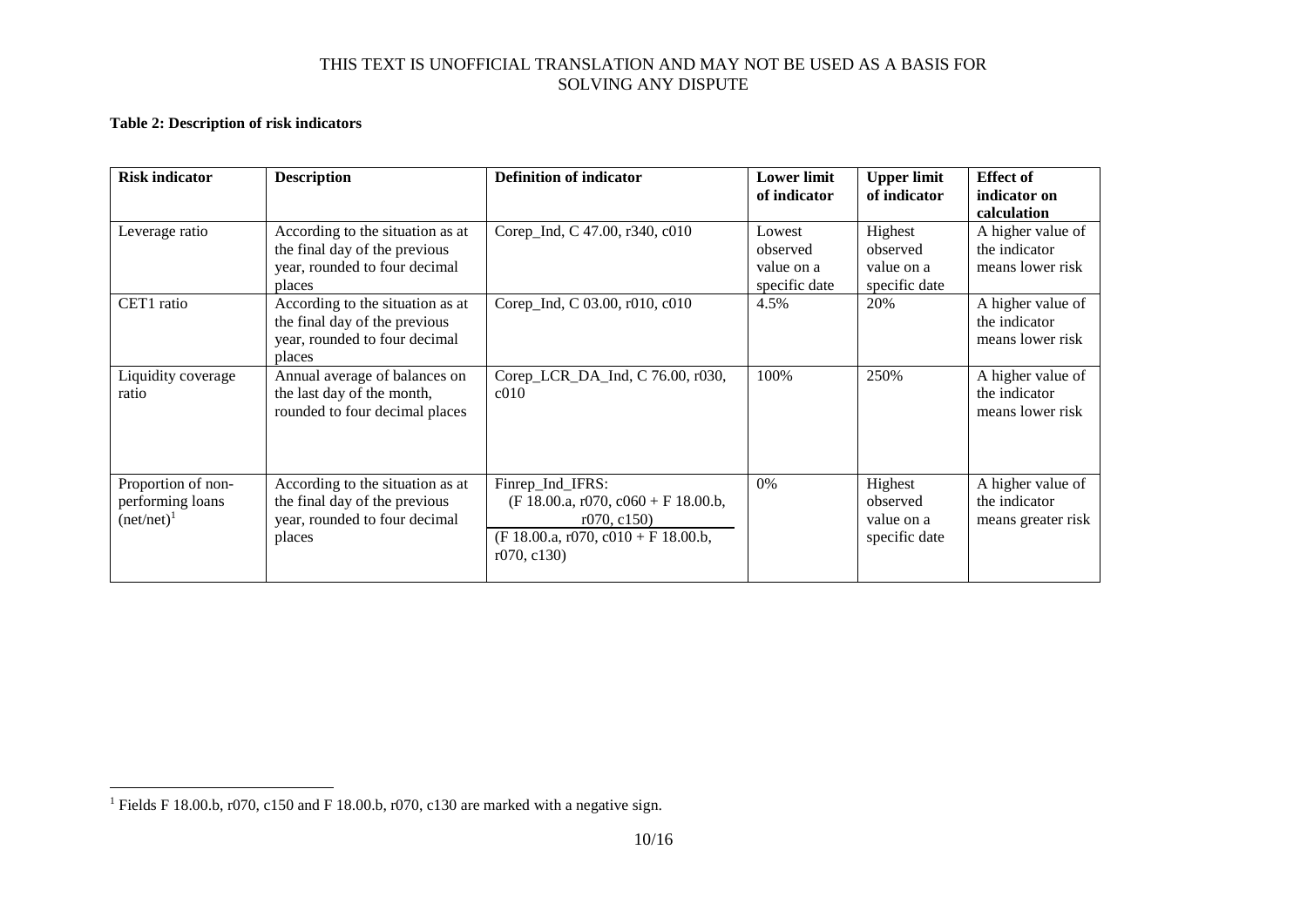| Risk-weighted assets /<br>total assets     | According to the situation as at<br>the final day of the previous<br>year, rounded to four decimal<br>places                 | Corep_Ind, C 02.00, r010, c010 (RWA)<br>Finrep_Ind_IFRS, F 01.01, r380, c010<br><sub>or</sub><br>Corep_Ind, C 02.00, r010, c010 (RWA)<br>Total assets                                                                               | Lowest<br>observed<br>value on a<br>specific date                                              | Highest<br>observed<br>value on a<br>specific date                                              | A higher value of<br>the indicator<br>means greater risk |
|--------------------------------------------|------------------------------------------------------------------------------------------------------------------------------|-------------------------------------------------------------------------------------------------------------------------------------------------------------------------------------------------------------------------------------|------------------------------------------------------------------------------------------------|-------------------------------------------------------------------------------------------------|----------------------------------------------------------|
| Return on assets                           | Calculated as the average value<br>as at the final day of the year for<br>a 5-year period, rounded to four<br>decimal places | Finrep_Ind_IFRS, F 02.00, r610, c010<br>F 01.00, r380, c010<br><sub>or</sub><br>IX. Profit/loss from continuing<br>operations<br><b>Total assets</b><br>(data regarding pre-tax profit/loss from<br>continuing operations are used) | Lowest<br>observed<br>value<br>calculated as<br>the average<br>value of the<br>past five years | Highest<br>observed<br>value<br>calculated as<br>the average<br>value of the<br>past five years | A higher value of<br>the indicator<br>means lower risk   |
| Unencumbered assets<br>guaranteed deposits | According to the situation as at<br>the final day of the previous<br>year, rounded to four decimal<br>places                 | AE_Ind, F 32.01, r010, c060 /<br>guaranteed deposits                                                                                                                                                                                | Lowest<br>observed<br>value on a<br>specific date                                              | Highest<br>observed<br>value on a<br>specific date                                              | A higher value of<br>the indicator<br>means lower risk   |

In publishing the amount of the contribution for an individual bank, Banka Slovenije also publishes the adjustment ratio *µ*.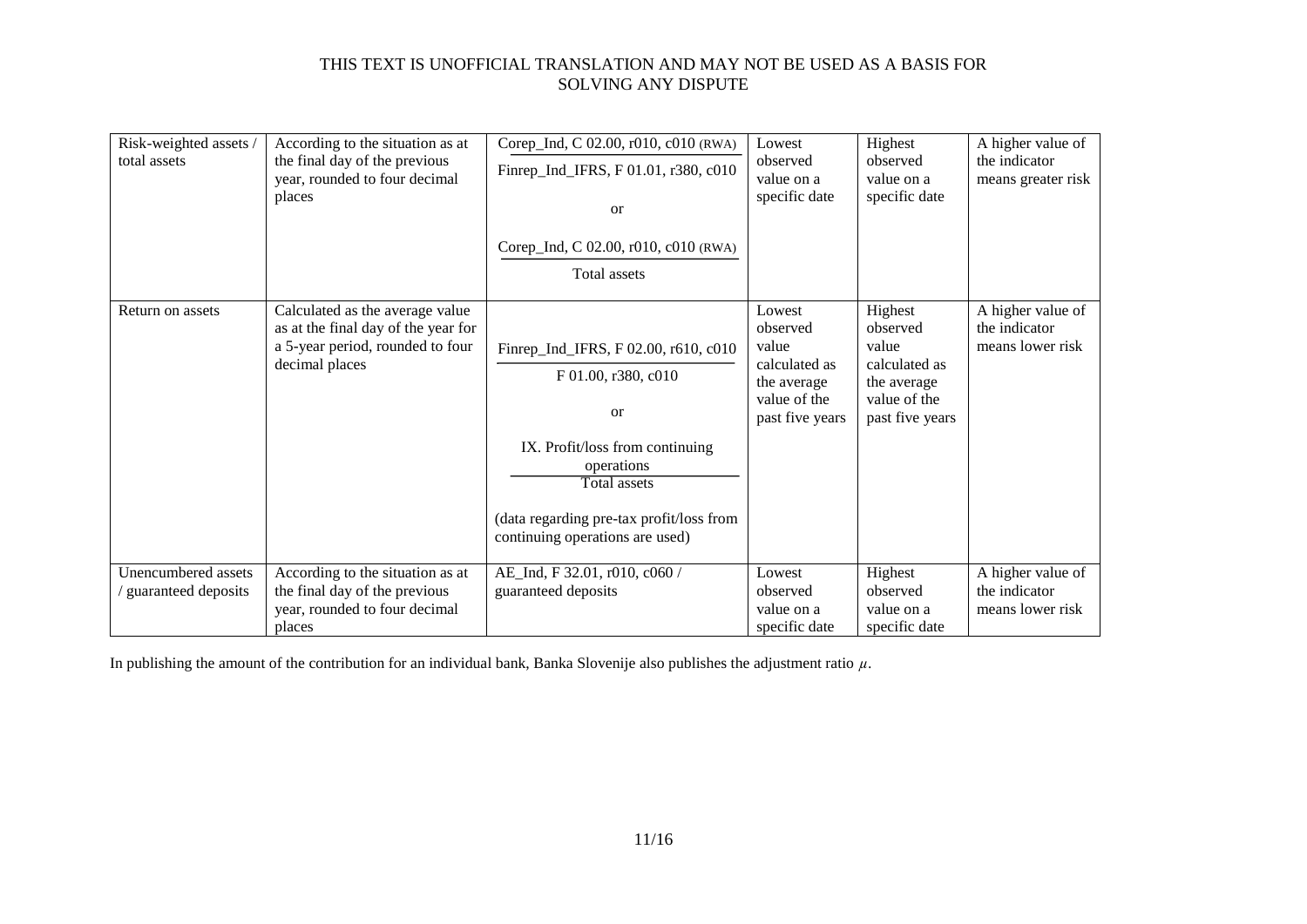### ANNEX IV – DATA ON DEPOSITS AND GUARANTEED DEPOSITS BY DEPOSITOR, INCLUDING DATA FOR THEIR IDENTIFICATION UPON PAYMENT OF GUARANTEED DEPOSITS

Banks send data on deposits and guaranteed deposits by depositor in two text (txt) files. Balances are recorded as numerical data with leading zeros, a decimal comma and two decimal places. Amounts in both files given below are in Numeric (15.2) form as follows:

- whole places (12 places)
- $-$  decimal comma (1 place)
- decimal places (2 places)

Text (alpha numerical) fields are left-justified.

The regulation lays down the following data on deposits for all bank depositors:

a) Data for payment of guaranteed deposits:

| <b>Field name</b>                                 | <b>Description of content</b><br><b>Type of field</b><br>(length) |                          | <b>Comment/code table</b>                                                                                                       |
|---------------------------------------------------|-------------------------------------------------------------------|--------------------------|---------------------------------------------------------------------------------------------------------------------------------|
| <b>TAX NUMBER</b>                                 | Tax number                                                        | Numeric (8)              |                                                                                                                                 |
| <b>COUNTRY OF TAX</b><br><b>RESIDENCE</b>         | Country code                                                      | Numeric (3)              | Three-place code from country<br>code table                                                                                     |
| <b>TAX NUMBER OF</b><br><b>FOREIGN PERSON</b>     | Tax number                                                        | Alpha numeric<br>(30)    |                                                                                                                                 |
| <b>UNIQUE</b><br><b>CUSTOMER</b><br><b>NUMBER</b> | Unique customer number                                            | Alpha numeric<br>(16)    | Linking data with second file                                                                                                   |
| <b>REGISTRATION</b><br><b>NUMBER</b>              | Statistical registration<br>number for PO and SP                  | Alpha numeric<br>(10)    |                                                                                                                                 |
| <b>GUARANTEE</b><br><b>METHOD</b>                 | Ordinary guarantee<br>Guarantee by account                        | Alpha numeric (3)        | Linking data with second file                                                                                                   |
|                                                   |                                                                   |                          | $\overline{OBJ}$<br><b>JRA</b>                                                                                                  |
| TYPE OF<br><b>CUSTOMER</b>                        | PO, FO, SP, SK                                                    | Alpha numeric (2)        | Linking data with second file                                                                                                   |
|                                                   |                                                                   |                          | FO - natural person<br>PO - corporate (legal entity)<br>SP - sole trader, FO undertaking<br>an activity<br>SK - group or person |
| <b>CUSTOMER NAME</b>                              | $PO - full name$<br>$SP - name$<br>$SK - name$                    | Alpha numeric<br>(240)   | Not to be completed for FO                                                                                                      |
| <b>ABBREVIATED</b><br>NAME OF<br><b>CUSTOMER</b>  | PO, $SP - abbreviated$<br>name of customer                        | Alpha numeric<br>(35)    |                                                                                                                                 |
| <b>SURNAME</b>                                    | $FO - sumame$                                                     | Alpha numeric<br>(75)    | Only to be completed for FO                                                                                                     |
| <b>FIRST NAME</b>                                 | $FO$ – first name                                                 | Alpha numeric<br>(75)    | Only to be completed for FO                                                                                                     |
| <b>ADDRESS</b>                                    | Street name and number                                            | Alpha numeric<br>(35)    |                                                                                                                                 |
| TOWN/CITY                                         | Town/city (including<br>postal code for foreign<br>addresses)     | Alpha numeric<br>(35)    |                                                                                                                                 |
| POSTAL CODE                                       | Postal code                                                       | Numeric $\overline{(4)}$ | If the CUSTOMER'S COUNTRY<br>is Slovenia (705), enter the postal<br>code, otherwise enter 0000                                  |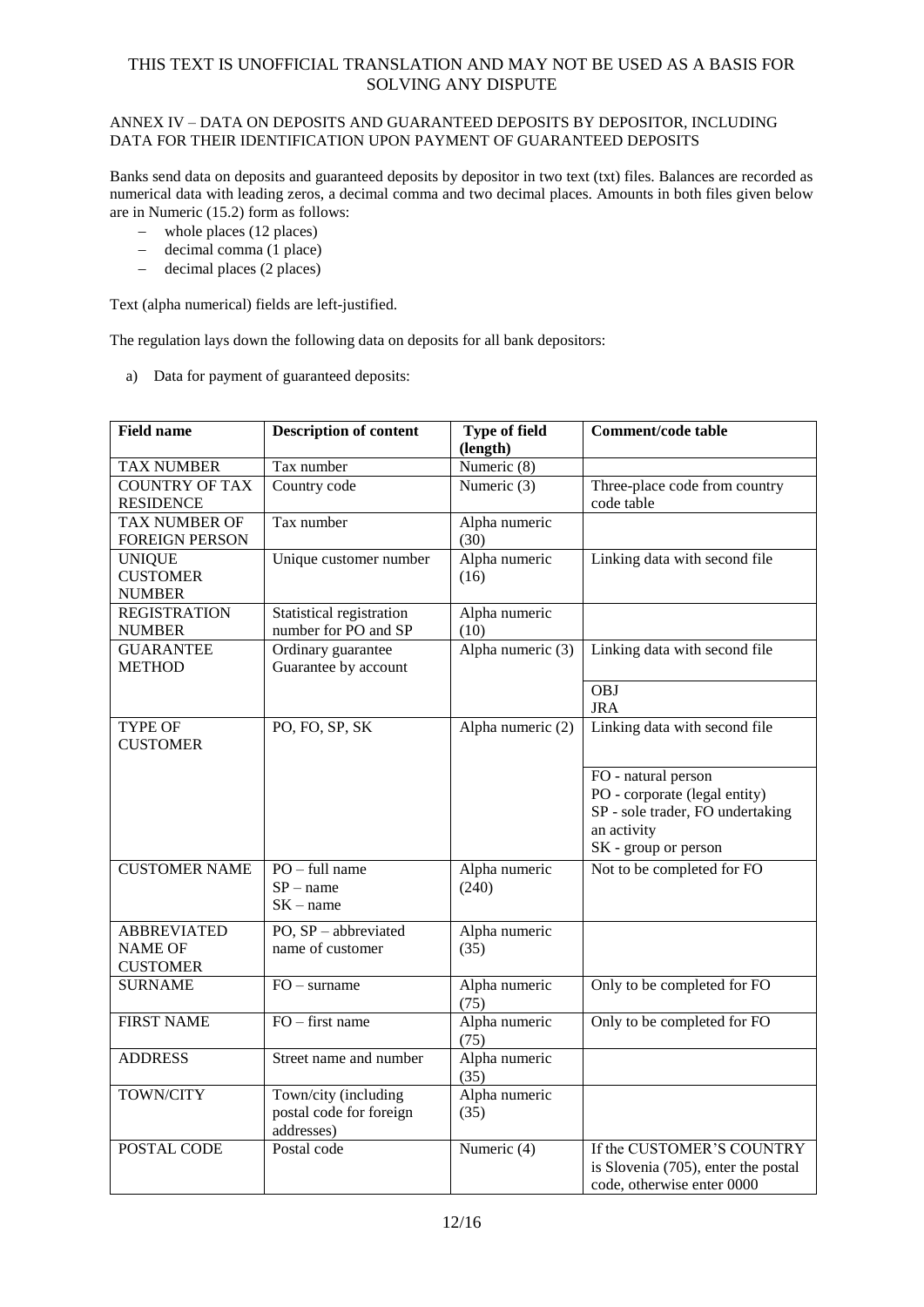| <b>CUSTOMER'S</b><br><b>COUNTRY</b>                                                                                         | Country                                                                                                                                                                 | Numeric (3)            | Three-place code from country<br>code table                                                                                                                                                                                                                                                                                                                                                  |
|-----------------------------------------------------------------------------------------------------------------------------|-------------------------------------------------------------------------------------------------------------------------------------------------------------------------|------------------------|----------------------------------------------------------------------------------------------------------------------------------------------------------------------------------------------------------------------------------------------------------------------------------------------------------------------------------------------------------------------------------------------|
| <b>DATE OF BIRTH</b>                                                                                                        | Date of birth                                                                                                                                                           | Date dd.mm.yyyy        | Identification data for natural<br>person                                                                                                                                                                                                                                                                                                                                                    |
| PLACE OF BIRTH                                                                                                              | Place of birth                                                                                                                                                          | Alpha numeric<br>(35)  | Identification data for natural<br>person                                                                                                                                                                                                                                                                                                                                                    |
| <b>COUNTRY OF</b><br><b>BIRTH</b>                                                                                           | Country of birth                                                                                                                                                        | Numeric $(3)$          | Three-place code from country<br>code table                                                                                                                                                                                                                                                                                                                                                  |
| <b>AMOUNT OF</b><br><b>UNENCUMBERED</b><br>DEPOSIT <sup>2</sup>                                                             | Amount for payment                                                                                                                                                      | Numeric (15.2)         | Sum of BALANCE IN EUR from<br>Table b where REASON FOR<br>WITHHOLDING OF PAYMENT<br>is UNENCUMBERED                                                                                                                                                                                                                                                                                          |
| <b>AMOUNT OF</b><br><b>WITHHELD</b><br>DEPOSIT <sup>3</sup>                                                                 | Potential additional<br>amount for payment                                                                                                                              | Numeric (15.2)         | Sum of BALANCE IN EUR from<br>Table b where REASON FOR<br>WITHHOLDING OF PAYMENT<br>is not UNENCUMBERED                                                                                                                                                                                                                                                                                      |
| <b>INDICATOR FOR</b><br><b>WITHHOLDING</b><br><b>PAYMENT</b>                                                                | $YES/NO - existence of$<br>elements for which reason<br>payment of deposit is<br>withheld in part or full                                                               | Alpha numeric (2)      | There are one or more<br>accounts/contractual<br>arrangements in Table b<br>where REASON FOR<br><b>WITHHOLDING OF</b><br>PAYMENT is not<br><b>UNENCUMBERED</b>                                                                                                                                                                                                                               |
| <b>INVESTOR</b><br><b>INDEPENDENTLY</b><br><b>DISPOSES OF</b><br><b>FUNDS ON</b><br><b>ACCOUNT/UNDER</b><br><b>CONTRACT</b> | $YES - depositor$<br>independently disposes of<br>assets on account/under<br>contract<br>$MO - minor$<br>$SO -$ decision of the court<br>or social work centre<br>(CSD) | Alpha numeric (2)      | YES - depositor independently<br>disposes of assets on<br>account/under contract<br>$MO - No$ , investor is a minor<br>Additional documents required to<br>demonstrate entitlement to<br>withdraw assets from such an<br>account.<br>$SO - No$ , decision of the court or<br>CSD. Additional documents<br>required to demonstrate<br>entitlement to withdraw assets<br>from such an account. |
| <b>NOTES</b>                                                                                                                | Content of note                                                                                                                                                         | Alpha numeric<br>(200) |                                                                                                                                                                                                                                                                                                                                                                                              |

## b) Details for the calculation of the amount of guaranteed deposits:

-

| <b>Field name</b> | <b>Description of content</b> | <b>Type of field</b> | Comment/code table           |
|-------------------|-------------------------------|----------------------|------------------------------|
|                   |                               | (length)             |                              |
| <b>UNIQUE</b>     | Unique customer number        | Alpha numeric        | Linking data with first file |
| <b>CUSTOMER</b>   |                               | (16)                 |                              |
| <b>NUMBER</b>     |                               |                      |                              |
| <b>GUARANTEE</b>  | Ordinary guarantee            | Alpha numeric (3)    | Linking data with first file |
| <b>METHOD</b>     | Guarantee by account          |                      | <b>OBJ</b>                   |
|                   |                               |                      | <b>JRA</b>                   |

<sup>&</sup>lt;sup>2, 3</sup> The maximum value of the sum of the fields AMOUNT OF UNENCUMBERED DEPOSIT and AMOUNT OF WITHHELD DEPOSIT for an ordinary guarantee (OBJ) in the table Data for payment of guaranteed deposits is EUR 100,000.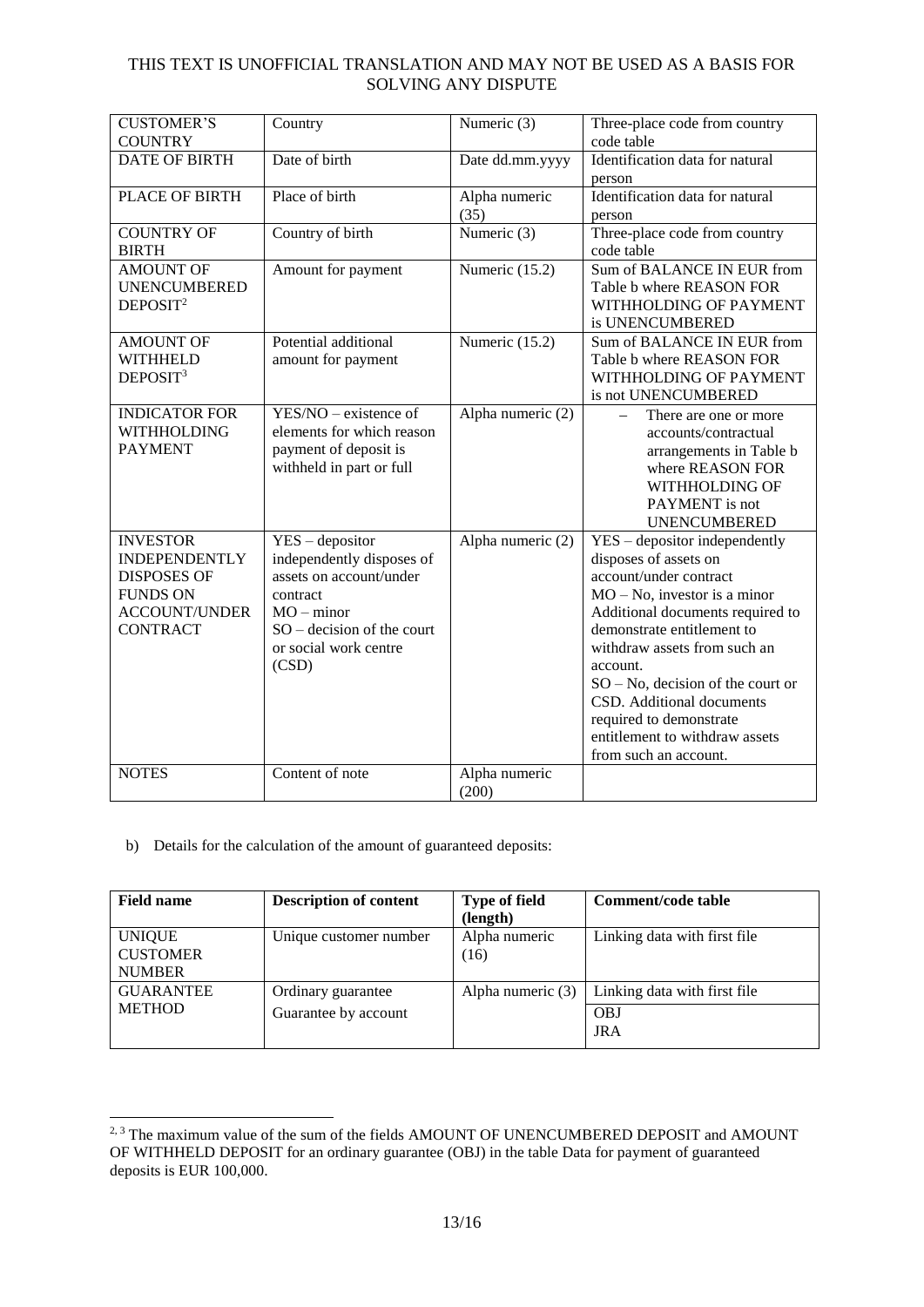| TYPE OF                                | PO, FO, SP, SK                          | Alpha numeric (2)     | Linking data with first file                                  |
|----------------------------------------|-----------------------------------------|-----------------------|---------------------------------------------------------------|
| <b>CUSTOMER</b>                        |                                         |                       | FO - natural person                                           |
|                                        |                                         |                       | PO - corporate (legal entity)                                 |
|                                        |                                         |                       | SP - sole trader, FO undertaking                              |
|                                        |                                         |                       | an activity                                                   |
|                                        |                                         |                       | SK - group or person                                          |
| <b>ACCOUNT/PARTY</b>                   | Account number, contract                | Alpha numeric<br>(30) | OU (CC) - party                                               |
| <b>DESCRIPTION</b>                     | Code for type of                        | Alpha numeric (3)     | $CA$ – current account                                        |
|                                        | deposit/liability                       |                       | SD - savings deposit                                          |
|                                        |                                         |                       | DEP - deposit                                                 |
|                                        |                                         |                       | CD - certificate of deposit                                   |
|                                        |                                         |                       | OD - other deposits                                           |
|                                        |                                         |                       | SAV - savings                                                 |
|                                        |                                         |                       | FA - fiduciary account                                        |
| <b>CURRENCY</b>                        | Currency code                           | Alpha numeric (3)     | EUR, CHF, etc.                                                |
| <b>BALANCE IN CUR</b>                  |                                         | Numeric (15.2)        | Balance of an eligible deposit in a                           |
|                                        |                                         |                       | foreign currency on a specific                                |
|                                        |                                         |                       | account as at the day of                                      |
|                                        |                                         |                       | bankruptcy (following the netting                             |
|                                        |                                         |                       | of overdue unsettled liabilities).                            |
| <b>BALANCE IN EUR</b>                  |                                         | Numeric (15.2)        | Amount may not be less than 0.<br>Countervalue of an eligible |
|                                        |                                         |                       | deposit in euros on a specific                                |
|                                        |                                         |                       | account as at the day of                                      |
|                                        |                                         |                       | bankruptcy (following the netting                             |
|                                        |                                         |                       | of past-due unsettled liabilities).                           |
|                                        |                                         |                       | Amount may not be less than 0.                                |
| <b>CUSTOMER'S</b>                      |                                         | Numeric (15.2)        | The amount of a customer's part-                              |
| <b>PAST-DUE</b>                        |                                         |                       | due unsettled liabilities to the bank                         |
| <b>UNSETTLED</b><br><b>LIABILITIES</b> |                                         |                       | in euros that were netted in<br>accordance with the ZSJV and  |
|                                        |                                         |                       | taking into account valid                                     |
|                                        |                                         |                       | contractual arrangements or                                   |
|                                        |                                         |                       | regulations that apply to the bank                            |
|                                        |                                         |                       | with the customer's claim arising                             |
|                                        |                                         |                       | from a deposit, if this was not                               |
|                                        |                                         |                       | done on the day the liability arose.                          |
| <b>REASON FOR</b>                      | PRO - unencumbered                      | Alpha numeric (3)     | $PRO - no reason exists to$                                   |
| <b>WITHHOLDING</b>                     | $ZAV - collateral$                      |                       | withhold payment of the entire                                |
| PAYMENT 14                             | $IZV$ – enforcement                     |                       | amount on account/under contract                              |
|                                        | $STE$ – bankruptcy<br>$UMR - decreased$ |                       | ZAV - deposit assets pledged as<br>collateral                 |
|                                        | OME - RS and EU                         |                       | $IZV - \text{deposits relate to holder}$                      |
|                                        | limitations                             |                       | against whose current account                                 |
|                                        | $TOZ$ – pending action                  |                       | enforcements have been recorded                               |
|                                        | PPD - AMLTF                             |                       | $STE$ – depositor is in personal                              |
|                                        | $DRU - other$                           |                       | bankruptcy proceedings                                        |
|                                        |                                         |                       | $UMR -$ depositor is deceased                                 |
|                                        |                                         |                       | according to available information                            |

<sup>&</sup>lt;sup>4</sup> The value of this field may not be equal to the value of the field REASON FOR WITHHOLDING PAYMENT 2. If the field REASON FOR WITHHOLDING PAYMENT 1 is sufficient for stating the reason for withholding, the value 000 is entered in the field REASON FOR WITHHOLDING PAYMENT 2.

1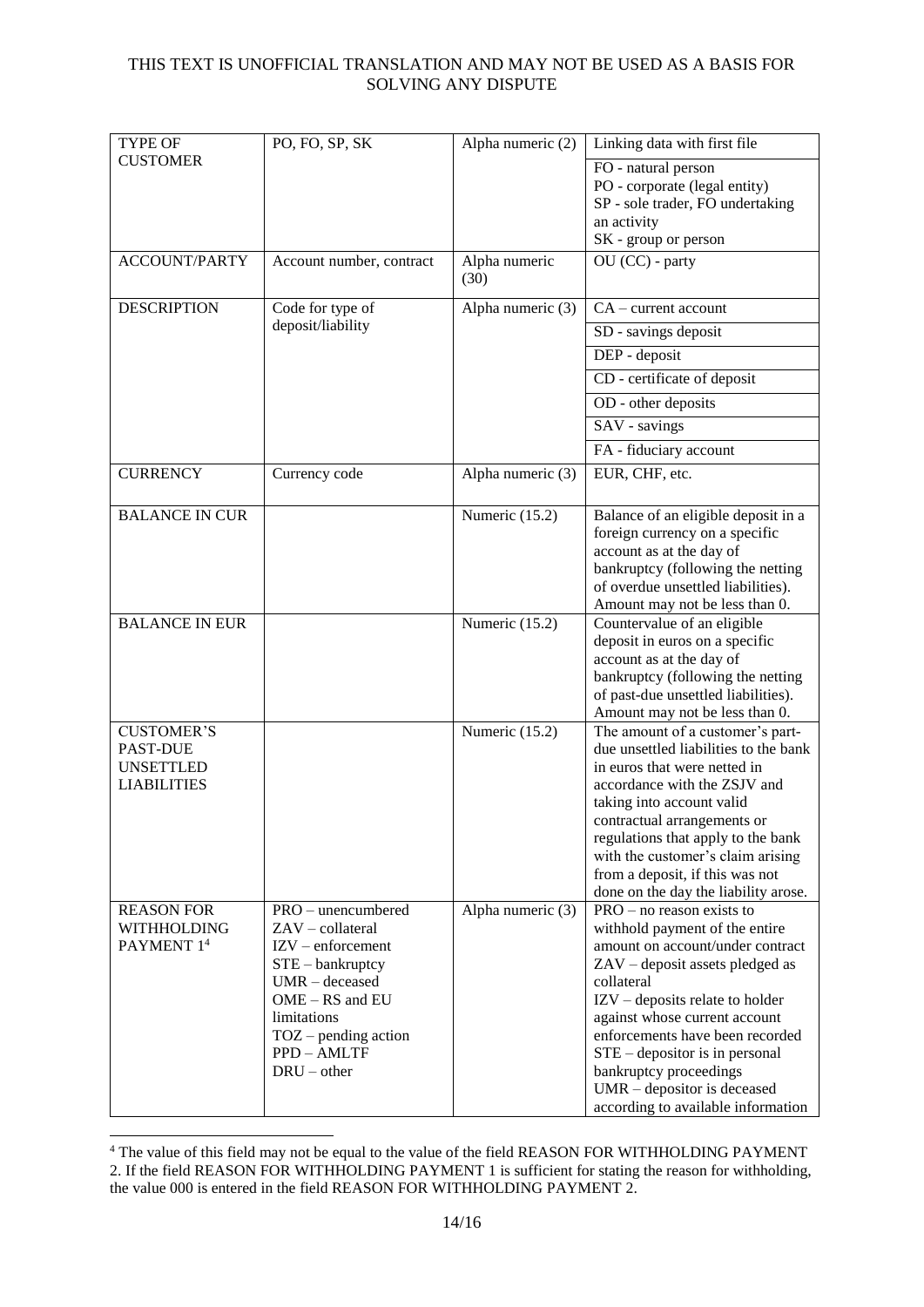|                       |                              |                   | $OME - deposit$ is subject to            |
|-----------------------|------------------------------|-------------------|------------------------------------------|
|                       |                              |                   | restriction measures ordered by          |
|                       |                              |                   | Slovenian authorities or the             |
|                       |                              |                   | authorities of the European Union,       |
|                       |                              |                   | other countries or international         |
|                       |                              |                   | institutions, and are binding on the     |
|                       |                              |                   | Republic of Slovenia                     |
|                       |                              |                   | $TOZ$ – deposit is subject to a legal    |
|                       |                              |                   | dispute as part of court                 |
|                       |                              |                   | proceedings                              |
|                       |                              |                   | $PPD$ – there is a decision of the       |
|                       |                              |                   | Office for Money Laundering              |
|                       |                              |                   | Prevention/court establishing that       |
|                       |                              |                   | the deposit is associated with           |
|                       |                              |                   | money laundering or terrorist            |
|                       |                              |                   | financing                                |
|                       |                              |                   | Deposit derives from transactions        |
|                       |                              |                   | for which the perpetrator has been       |
|                       |                              |                   | convicted for the criminal offence       |
|                       |                              |                   | of money laundering or terrorist         |
|                       |                              |                   | financing                                |
|                       |                              |                   | $DRU$ – other reasons for                |
|                       |                              |                   | withholding payment                      |
| <b>REASON FOR</b>     | $ZAV - collateral$           | Alpha numeric (3) | ZAV - deposit assets pledged as          |
| <b>WITHHOLDING</b>    | $IZV$ – enforcement          |                   | collateral                               |
| PAYMENT <sub>25</sub> | $STE - bankruptcy$           |                   | $IZV - \text{deposits relate to holder}$ |
|                       | $UMR - decreased$            |                   | against whose current account            |
|                       | OME - RS and EU              |                   | enforcements have been recorded          |
|                       | limitations                  |                   | $STE$ – depositor is in personal         |
|                       | $TOZ$ – pending action       |                   | bankruptcy proceedings                   |
|                       | PPD - AMLTF                  |                   | $UMR -$ depositor is deceased            |
|                       | $DRU - other$                |                   | according to available information       |
|                       | $000 - no$ additional reason |                   | $OME - deposit$ is subject to            |
|                       |                              |                   | restriction measures ordered by          |
|                       |                              |                   | Slovenian authorities or the             |
|                       |                              |                   | authorities of the European Union,       |
|                       |                              |                   | other countries or international         |
|                       |                              |                   | institutions, and are binding on the     |
|                       |                              |                   | Republic of Slovenia                     |
|                       |                              |                   | $TOZ$ – deposit is subject to a legal    |
|                       |                              |                   | dispute as part of court                 |
|                       |                              |                   | proceedings                              |
|                       |                              |                   | PPD – there is a decision of the         |
|                       |                              |                   | Office for Money Laundering              |
|                       |                              |                   | Prevention/court establishing that       |
|                       |                              |                   | the deposit is associated with           |
|                       |                              |                   | money laundering or terrorist            |
|                       |                              |                   | financing                                |
|                       |                              |                   | Deposit derives from transactions        |
|                       |                              |                   | for which the perpetrator has been       |
|                       |                              |                   | convicted for the criminal offence       |
|                       |                              |                   | of money laundering or terrorist         |
|                       |                              |                   | financing                                |
|                       |                              |                   | DRU – other reasons for                  |
|                       |                              |                   | withholding payment                      |
|                       |                              |                   | 000 - the field REASON FOR               |
|                       |                              |                   |                                          |

<sup>&</sup>lt;sup>5</sup> The value of this field may not be equal to the value of the field REASON FOR WITHHOLDING PAYMENT 1. If the field REASON FOR WITHHOLDING PAYMENT 1 is sufficient for stating the reason for withholding, the value 000 is entered in the field REASON FOR WITHHOLDING PAYMENT 2.

1